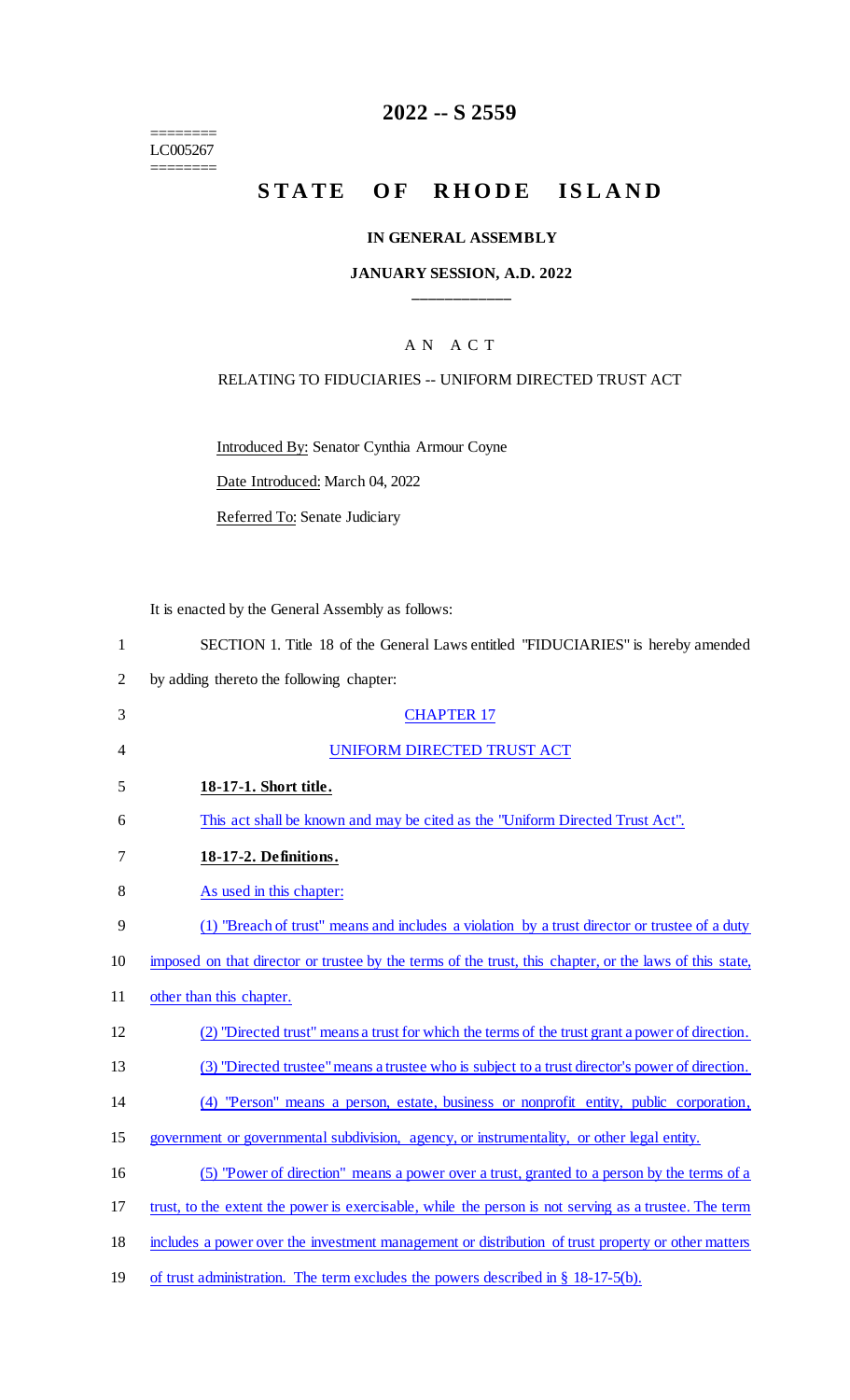| $\mathbf{1}$   | (6) "Settlor" means a person, including a testator who creates or contributes property to a            |
|----------------|--------------------------------------------------------------------------------------------------------|
| $\overline{2}$ | trust. If more than one person creates or contributes property to a trust, each person is a settlor of |
| 3              | that portion of the trust property attributable to that person's contribution, except to the extent    |
| $\overline{4}$ | another person has the power to revoke or withdraw that portion.                                       |
| $\mathfrak{S}$ | (7) "State" means a state of the United States, the District of Columbia, Puerto Rico, the             |
| 6              | United States Virgin Islands, or any other territory or possession subject to the jurisdiction of the  |
| $\tau$         | <b>United States.</b>                                                                                  |
| 8              | (8) "Terms of a trust" means:                                                                          |
| 9              | (i) Except as otherwise provided in subsection (2) of this section, the manifestation of the           |
| 10             | settlor's intent regarding a trust's provisions as:                                                    |
| 11             | (A) Expressed in the trust instrument: or                                                              |
| 12             | (B) Established by other evidence, that would be admissible in a judicial proceeding; or               |
| 13             | (ii) The trust's provisions as established, determined, or amended by:                                 |
| 14             | (A) A trustee or trust director, in accordance with applicable law: or                                 |
| 15             | (B) Court order.                                                                                       |
| 16             | (9) "Trust director" means a person who is granted a power of direction, by the terms of a             |
| 17             | trust, to the extent the power is exercisable while the person is not serving as a trustee. The person |
| 18             | is a trust director, whether or not the terms of the trust refer to the person as a trust director and |
| 19             | whether or not the person is a beneficiary or settlor of the trust.                                    |
| 20             | (10) "Trustee" includes an original, additional and successor trustee, and a co-trustee.               |
| 21             | 18-17-3. Application; Principal place of administration.                                               |
| 22             | (a) This chapter applies to a trust wherever created, that has its principal place of                  |
| 23             | administration in this state, subject to the following rules:                                          |
| 24             | (1) If the trust was created before the effective date of this chapter, this chapter applies only      |
| 25             | to a decision or action occurring on or after the effective date of this chapter.                      |
| 26             | (2) If the principal place of administration of the trust is changed to this state on or after         |
| 27             | the effective date of this chapter, this chapter applies only to a decision or action, occurring on or |
| 28             | after the date of the change.                                                                          |
| 29             | (b) Without precluding other means to establish a sufficient connection with the designated            |
| 30             | jurisdiction in a directed trust, terms of the trust which designate the principal place of            |
| 31             | administration of the trust are valid and controlling if:                                              |
| 32             | (1) A trustee's principal place of business is located in or a trustee is a resident of the            |
| 33             | designated jurisdiction:                                                                               |
| 34             | (2) A trust director's principal place of business is located in or a trust director is a resident     |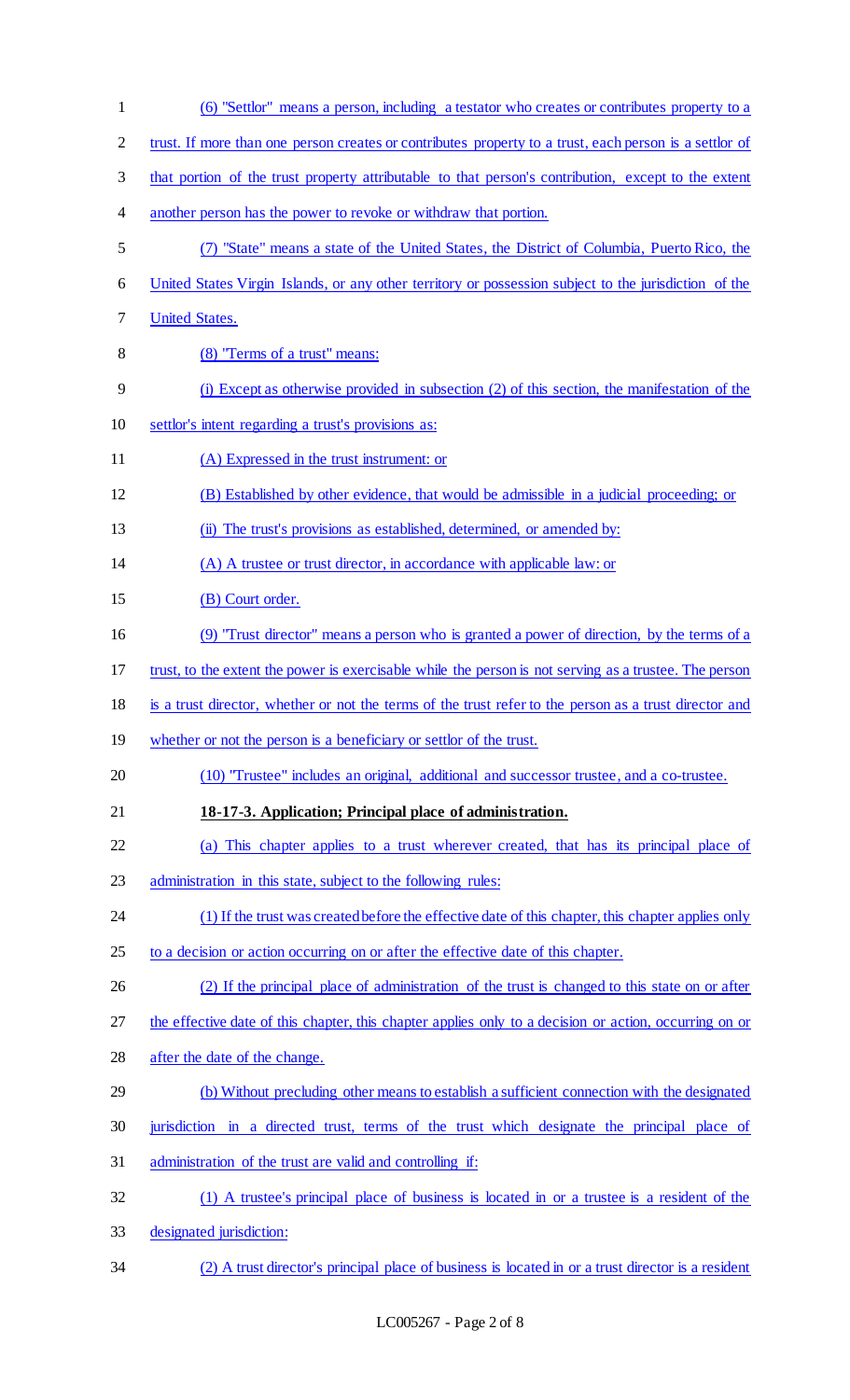of the designated jurisdiction: or (3) All or part of the administration occurs in the designated jurisdiction. **18-17-4. Common law and principles of equity.**  4 The common law and principles of equity supplement this chapter, except to the extent modified by this chapter or law of this state, other than this chapter. **18-17-5. Exclusions.**  (a) As used in this section, "power of appointment'' means a power that enables a person, acting in a non-fiduciary capacity, to designate a recipient or an ownership interest in or another power of appointment, over trust property. (b) This chapter does not apply to a: 11 (1) Power of appointment; 12 (2) Power to appoint or remove a trustee or trust director: (3) Power of a settlor over a trust to the extent the settlor has a power to revoke the trust; (4) Power of a beneficiary over a trust, to the extent the exercise or non-exercise of the power, affects the beneficial interest of the beneficiary. (5) Power over a trust if: (i) The terms of the trust provide that the power is held in a non-fiduciary capacity; and (ii) The power must be held in a non-fiduciary capacity to achieve the settlor's tax objectives, under the United States Internal Revenue Code, as amended, and regulations issued thereunder, as amended. (c) Unless the terms of a trust provide otherwise, a power granted to a person to designate a recipient of an ownership interest in or power of appointment over trust property, which is exercisable while the person is not serving as a trustee, is a power of appointment and not a power of direction **18-17-6. Powers of trust director.**  (a) Subject to § 18-17-7, the terms of a trust may grant a power of direction to a trust director. (b) Unless the terms of a trust provide otherwise: (1) A trust director may exercise any further power appropriate to the exercise or non- exercise of a power of direction, granted to the director under subsection (a) of this section; and (2) Trust directors with joint powers must act by majority decision. **18-17-7. Limitations on trust director.**  33 A trust director is subject to the same rules as a trustee in a like position and under similar circumstances, in the exercise or non-exercise of a power of direction or further power under § 18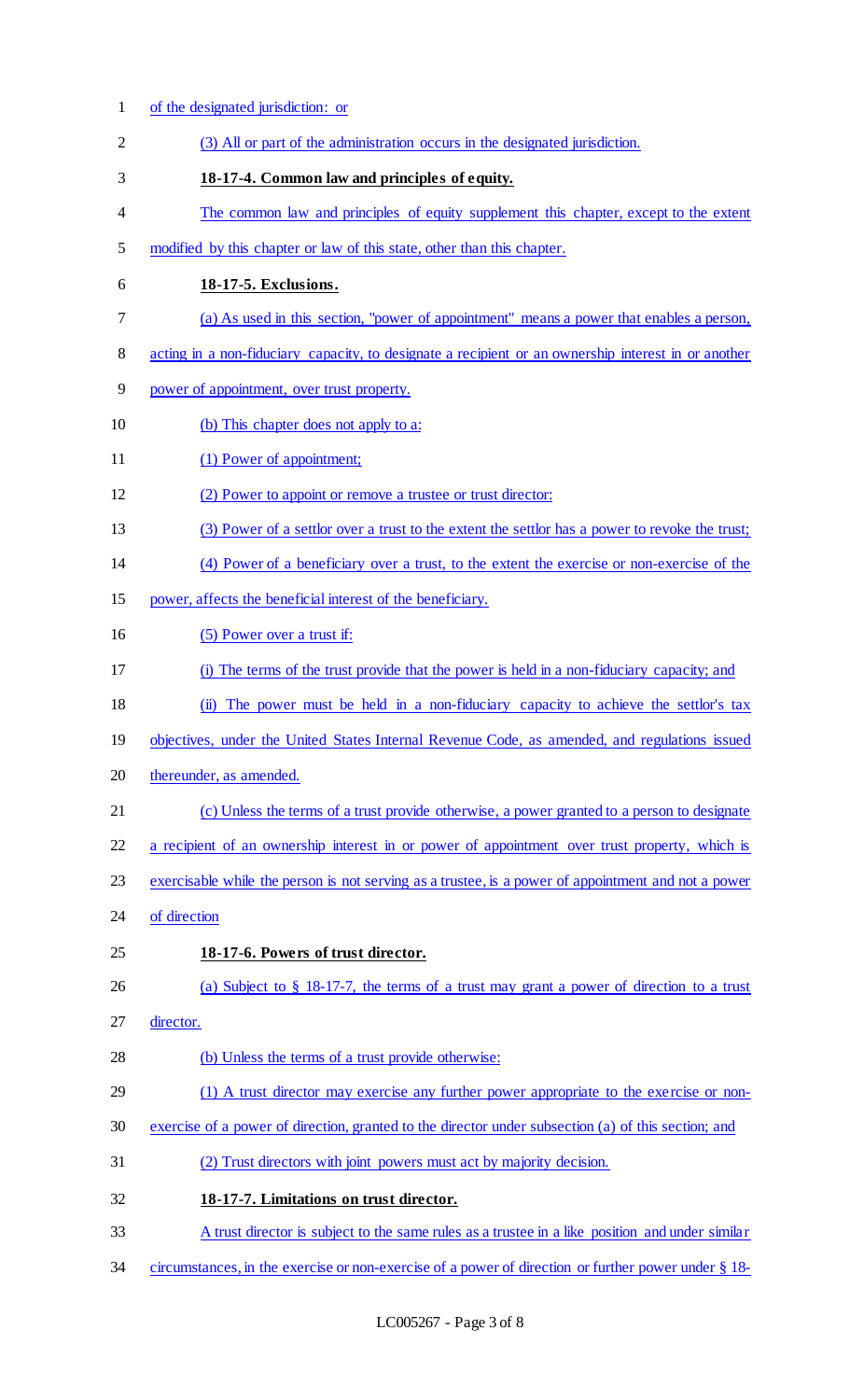1  $17-6(b)(1)$ .

| $\mathbf{2}$   | (1) A payback provision in the terms of a trust necessary to comply with the reimbursement               |
|----------------|----------------------------------------------------------------------------------------------------------|
| 3              | requirements of Medicaid law in section 1917 of the Social Security Act 42 U.S.C. §                      |
| $\overline{4}$ | $1396p(d)(4)(A)$ , as amended, and regulations thereunder, as amended; and                               |
| 5              | (2) A charitable interest in the trust, including notice regarding the interest of the attorney          |
| 6              | general.                                                                                                 |
| 7              | 18-17-8. Duty and liability of trust director.                                                           |
| 8              | (a) Subject to subsection (b) of this section, with respect to a power of direction or further           |
| 9              | power under $\S$ 18-17-6(b)(1):                                                                          |
| 10             | (1) A trust director has the same fiduciary duty and liability in the exercise or non-exercise           |
| 11             | of the powers granted in any trust:                                                                      |
| 12             | (i) If the power is held individually, as a sole trustee in a like position and under similar            |
| 13             | circumstances: and                                                                                       |
| 14             | (ii) If the power is held jointly with a trustee or another trust director, as a co-trustee in a         |
| 15             | like position and under similar circumstances;                                                           |
| 16             | (2) The terms of the trust may vary the director's duty or liability, to the same extent the             |
| 17             | terms of the trust could vary the duty or liability of a trustee in a like position and under similar    |
| 18             | circumstances.                                                                                           |
| 19             | (b) Unless the terms of a trust provide otherwise, if a trust director is licensed, certified or         |
| 20             | otherwise authorized or permitted by law, other than this chapter, to provide health care in the         |
| 21             | ordinary course of the director's business or practice of a profession, to the extent the director acts  |
| 22             | in that capacity, the director has no duty or liability under this chapter.                              |
| 23             | (c) The terms of a trust may impose a duty or liability on a trust director, in addition to the          |
| 24             | duties and liabilities under this section.                                                               |
| 25             | 18-17-9. Duty and liability of directed trustee.                                                         |
| 26             | (a) Subject to subsection (b) of this section, a directed trustee shall take reasonable action           |
| 27             | to comply with a trust director's exercise or non-exercise of a power of direction or further power      |
| 28             | under $\S$ 18-17-6(b)(1), and the trustee is not liable for the action.                                  |
| 29             | (b) A directed trustee must refuse to comply with a trust director's exercise or non-exercise            |
| 30             | of a power of direction, or further power under $\S 18-17-6(b)(1)$ , to the extent that by complying the |
| 31             | trustee would engage in willful misconduct.                                                              |
| 32             | (c) An exercise of a power of direction under which a trust director may release a trustee               |
| 33             | or another trust director from liability for breach of trust, is not effective if:                       |
| 34             | (1) The breach involved the trustee's or other director's willful misconduct;                            |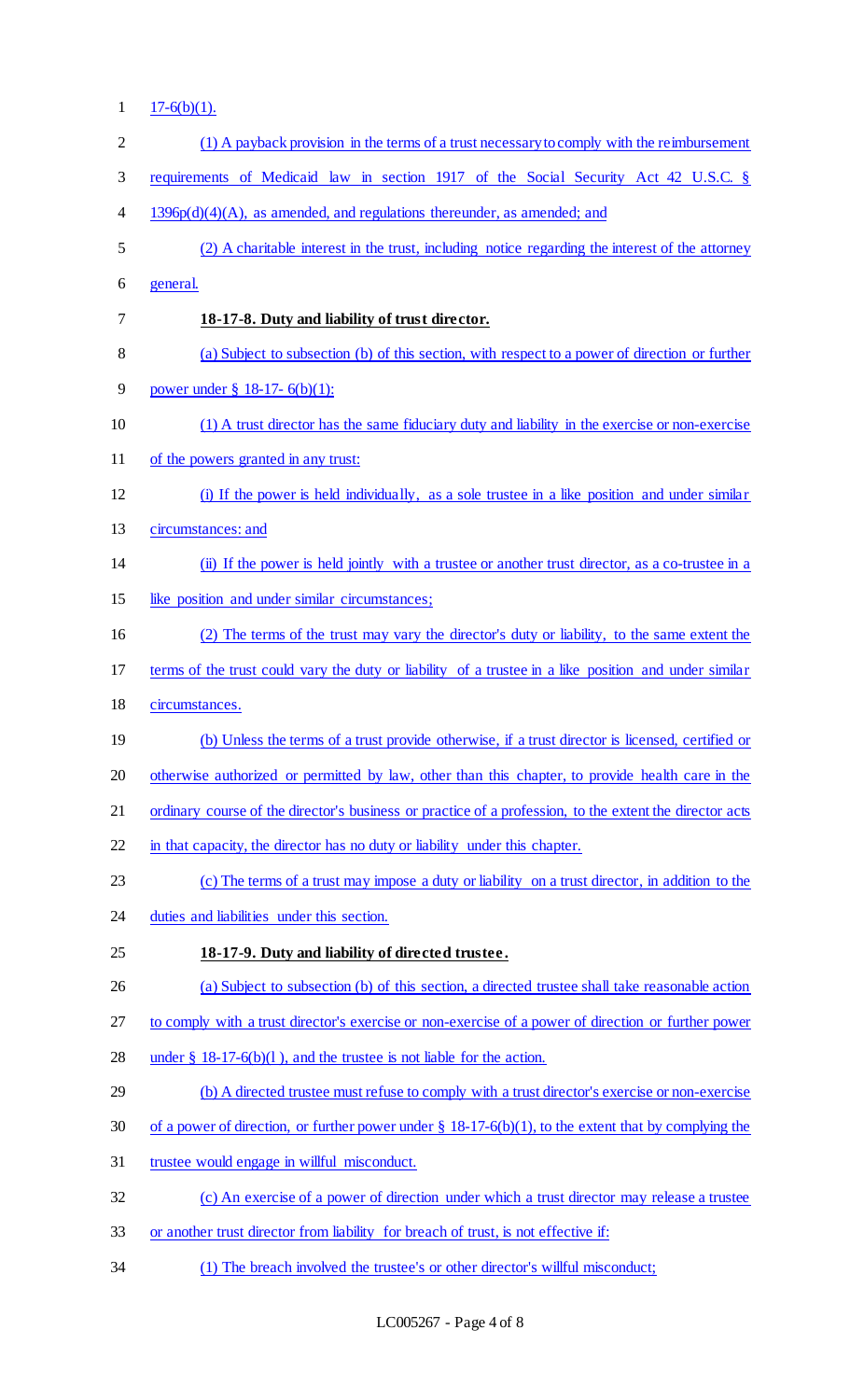| $\mathbf{1}$   | (2) The release was induced by improper conduct of the trustee or other director in                       |
|----------------|-----------------------------------------------------------------------------------------------------------|
| $\overline{2}$ | procuring the release: or                                                                                 |
| 3              | (3) At the time of the release, the director did not know the material facts relating to the              |
| 4              | breach.                                                                                                   |
| 5              | (d) A directed trustee that has reasonable doubt about its duty under this section, may                   |
| 6              | petition the superior court for instructions.                                                             |
| 7              | (e) The terms of a trust may impose a duty or liability on a directed trustee, in addition to             |
| 8              | the duties and liabilities under this section.                                                            |
| 9              | 18-17-10. Duty to provide information to trust director or trustee.                                       |
| 10             | (a) Subject to $\S$ 18-17-11, a trustee shall provide information to a trust director to the extent       |
| 11             | the information is reasonably related both to:                                                            |
| 12             | (1) The powers or duties of the trustee; and                                                              |
| 13             | (2) The powers or duties of the director.                                                                 |
| 14             | (b) Subject to $\S$ 18-17-11, a trust director shall provide the information to a trustee or              |
| 15             | another trust director, to the extent the information is reasonably related both to:                      |
| 16             | (1) The powers and duties of the director; and                                                            |
| 17             | (2) The powers or duties of the trustee or other director.                                                |
| 18             | (c) A trustee who acts in reliance on information provided by a trust director is not liable              |
| 19             | for a breach of trust to the extent the breach resulted from the reliance, unless by so acting the        |
| 20             | trustee would engage in willful misconduct.                                                               |
| 21             | (d) A trust director who acts in reliance on information provided by a trustee or another                 |
| 22             | trust director, is not liable for a breach of trust, to the extent the breach resulted from the reliance, |
| 23             | unless by acting the trust director would engage in willful misconduct.                                   |
| 24             | 18-17-11. No duty to monitor, inform or advise.                                                           |
| 25             | (a) Unless the terms of a trust provide otherwise:                                                        |
| 26             | (1) A trustee does not have a duty to:                                                                    |
| 27             | (i) Monitor a trust director: or                                                                          |
| 28             | (ii) Inform or give advice to a settlor, beneficiary, trustee, or trust director concerning an            |
| 29             | instance in which the trustee might have acted differently than the director; and                         |
| 30             | (2) By taking an action described in this section, a trustee does not assume the duty                     |
| 31             | excluded by this section.                                                                                 |
| 32             | (b) Unless the terms of a trust provide otherwise:                                                        |
| 33             | (1) A trust director does not have a duty to:                                                             |
| 34             | (i) Monitor a trustee or another trust director; or                                                       |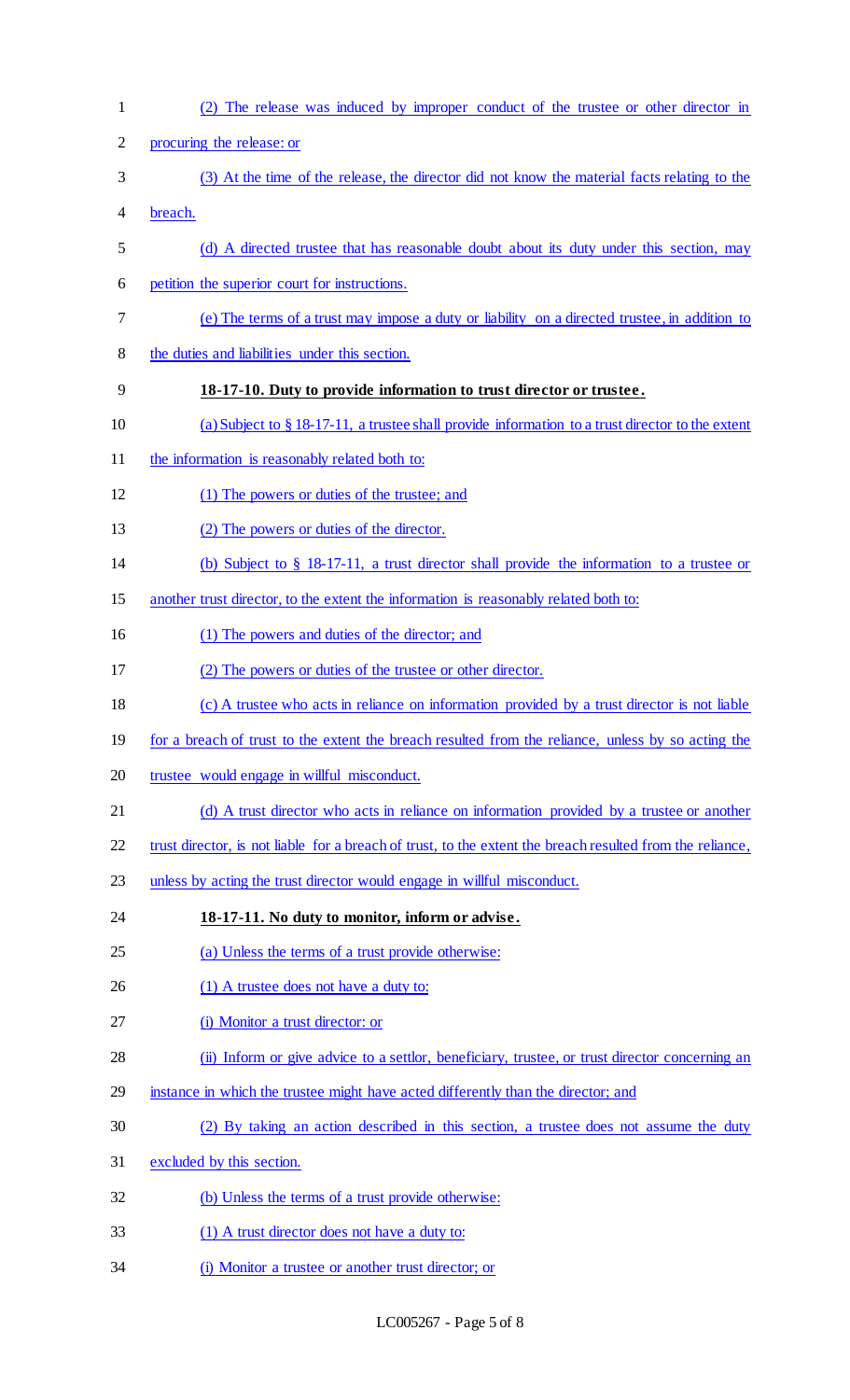(ii) Inform or give advice to a settlor, beneficiary, trustee, or another trust director concerning an instance in which the director might have acted differently than a trustee or another trust director; and (2) By taking an action described in this section, a trust director does not assume the duty excluded by this section. **18-17-12. Application to co-trustee.**  The terms of a trust may relieve a co-trustee from duty and liability, with respect to another co-trustee's exercise or non-exercise of a power of the other co-trustee, to the same extent that in a directed trust a directed trustee is relieved from duty and liability, with respect to a trust director's power of direction under §§18-17-9 through 18-17-11. **18-17-13. Limitation of action against trust director.**  (a) An action against a trust director for breach of trust, must be commenced within the same limitation period as for an action for breach of trust against a trustee in a like position. (b) A report or accounting has the same effect on the limitation period for an action against a trust director for breach of trust, that the report or accounting would have in an action for breach of trust against a trustee in a like position and under similar circumstances. **18-17-14. Defenses in action against trust director.**  In an action against a trust director for breach of trust, the director may assert the same defenses a trustee in a like position and under similar circumstances, could assert in an action for breach of trust against the trustee. **18-17-15. Jurisdiction over trust director.**  (a) By accepting appointment as a trust director of a trust subject to this chapter, the director 23 submits to personal jurisdiction of the courts of this state, regarding any matter related to a power 24 or duty of the director. (b) This section does not preclude other methods of obtaining jurisdiction over a trust director. **18-17-16. Office of trust director.**  Unless the terms of a trust provide otherwise, the rules applicable to a trustee apply to a trust director regarding the following matters. (1) Acceptance; (2) Giving of bond to secure performance; 32 (3) Reasonable compensation; (4) Resignation; (5) Removal: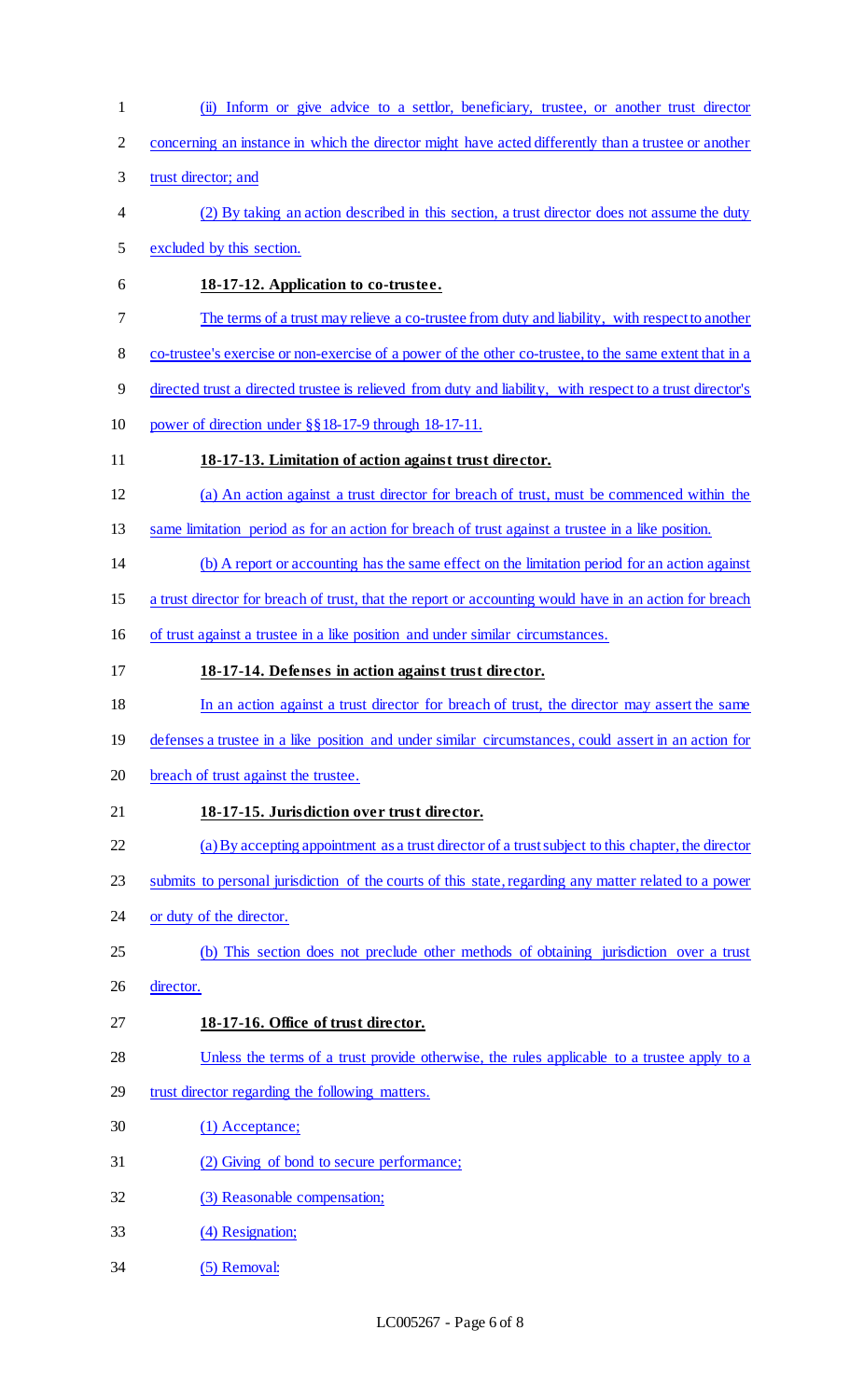- (6) Vacancy and appointment of successors.
- **18-17-17. Uniformity of application and construction.**
- In applying and construing this chapter consideration must be given to the need to promote
- uniformity of the law with respect to its subject matter among states that enact it.
- **18-17-18. Relation to electronic signatures in global and national commerce act.**
- This chapter modifies, limits or supersedes the Electronic Signatures in Global and
- National Commerce Act, 15 U.S.C. § 7001 et seq., but does not modify, limit or supersede § 101(c)
- of that act, 15 U.S.C. Section 7001(b), or authorize electronic delivery of any of the notices
- described in § 103(b) of that act, 15 U.S.C. § 7003(b).
- SECTION 2. This act shall take effect upon passage and shall apply to all trusts, whenever
- executed.

#### ======== LC005267 ========